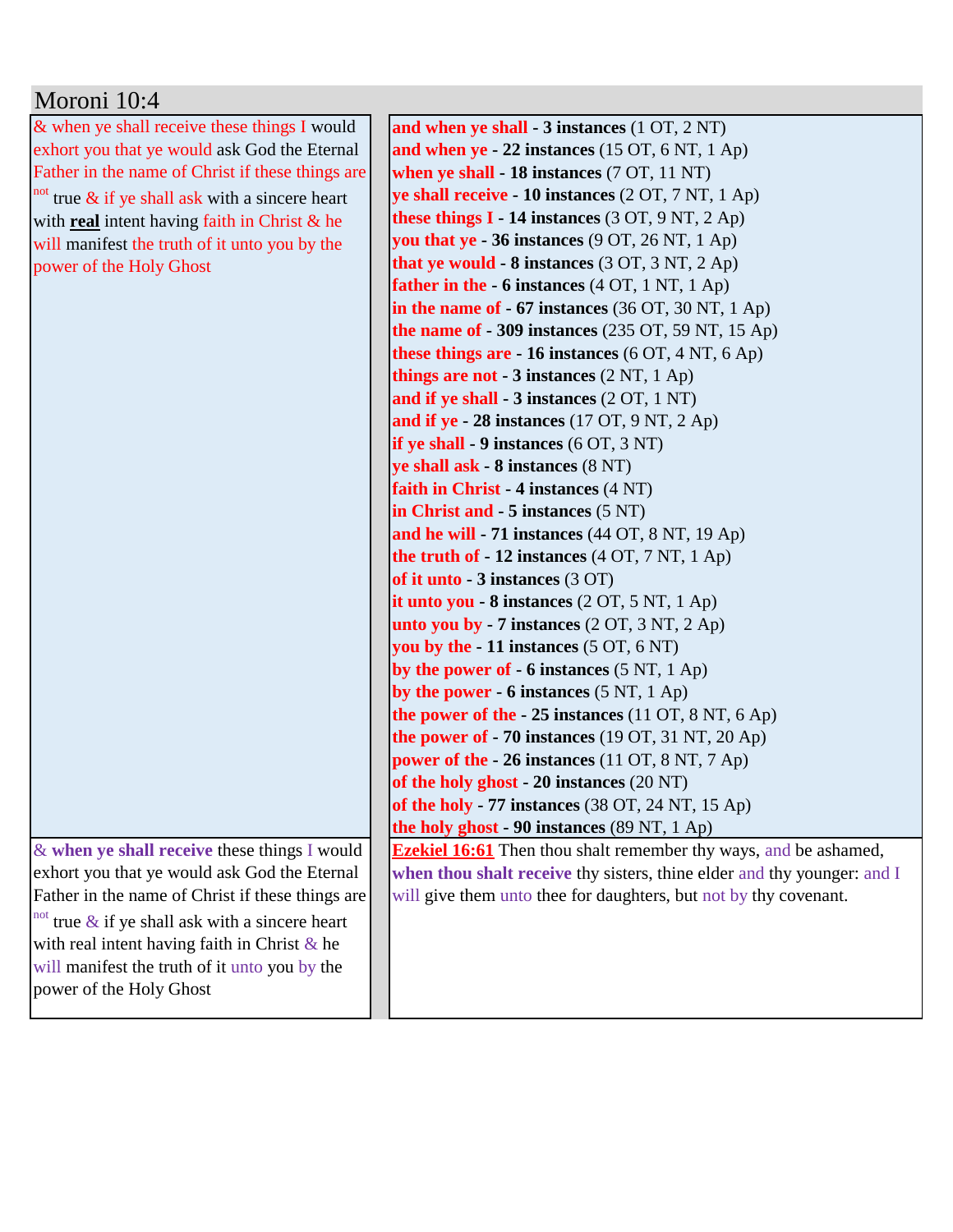| $\&$ when ye shall receive these things I would<br>exhort you that ye would ask God the Eternal<br>Father in the name of Christ if these things are<br><sup>not</sup> true $\&$ if ye shall ask with a sincere heart<br>with real intent having faith in Christ $\&$ he<br>will manifest the truth of it unto you by the<br>power of the Holy Ghost | <b>Exodus 29:25</b> And thou shalt receive them of their hands, and burn<br>them upon the altar for a burnt offering, for a sweet savour before the<br>LORD: it is an offering made by fire unto the LORD.                                                                                                                    |
|-----------------------------------------------------------------------------------------------------------------------------------------------------------------------------------------------------------------------------------------------------------------------------------------------------------------------------------------------------|-------------------------------------------------------------------------------------------------------------------------------------------------------------------------------------------------------------------------------------------------------------------------------------------------------------------------------|
| & when ye shall receive these things I would<br>exhort you that ye would ask God the Eternal<br>Father in the name of Christ if these things are<br><sup>not</sup> true $\&$ if ye shall ask with a sincere heart<br>with real intent having faith in Christ & he<br>will manifest the truth of it unto you by the<br>power of the Holy Ghost       | <b>1 Kings 5:9</b> My servants shall bring them down from Lebanon unto the<br>sea: and I will convey them by sea in floats unto the place that thou shalt<br>appoint me, and will cause them to be discharged there, and thou shalt<br>receive them: and thou shalt accomplish my desire, in giving food for<br>my household. |
| & when ye shall receive these things I would<br>exhort you that ye would ask God the Eternal<br>Father in the name of Christ if these things are<br>not true $\&$ if ye shall ask with a sincere heart<br>with real intent having faith in Christ & he<br>will manifest the truth of it unto you by the<br>power of the Holy Ghost                  | <b>Jude 1:3</b> Beloved, when I gave all diligence to write unto you of the<br>common salvation, it was needful for me to write unto you, and exhort<br>you that ye should earnestly contend for the faith which was once<br>delivered unto the saints.                                                                       |
| $\&$ when ye shall receive these things I would<br>exhort you that ye would ask God the Eternal<br>Father in the name of Christ if these things are<br>not true $\&$ if ye shall ask with a sincere heart<br>with real intent having faith in Christ $\&$ he<br>will manifest the truth of it unto you by the<br>power of the Holy Ghost            | Judges 8:24 And Gideon said unto them, I would desire a request of<br>you, that ye would give me every man the earrings of his prey. (For they<br>had golden earrings, because they were Ishmaelites.)                                                                                                                        |
| $\&$ when ye shall receive these things I would<br>exhort you that ye would ask God the Eternal<br>Father in the name of Christ if these things are<br><sup>not</sup> true $\&$ if ye shall ask with a sincere heart<br>with real intent having faith in Christ & he<br>will manifest the truth of it unto you by the<br>power of the Holy Ghost    | 2 Corinthians 2:8 Wherefore I beseech you that ye would confirm your<br>love toward him.                                                                                                                                                                                                                                      |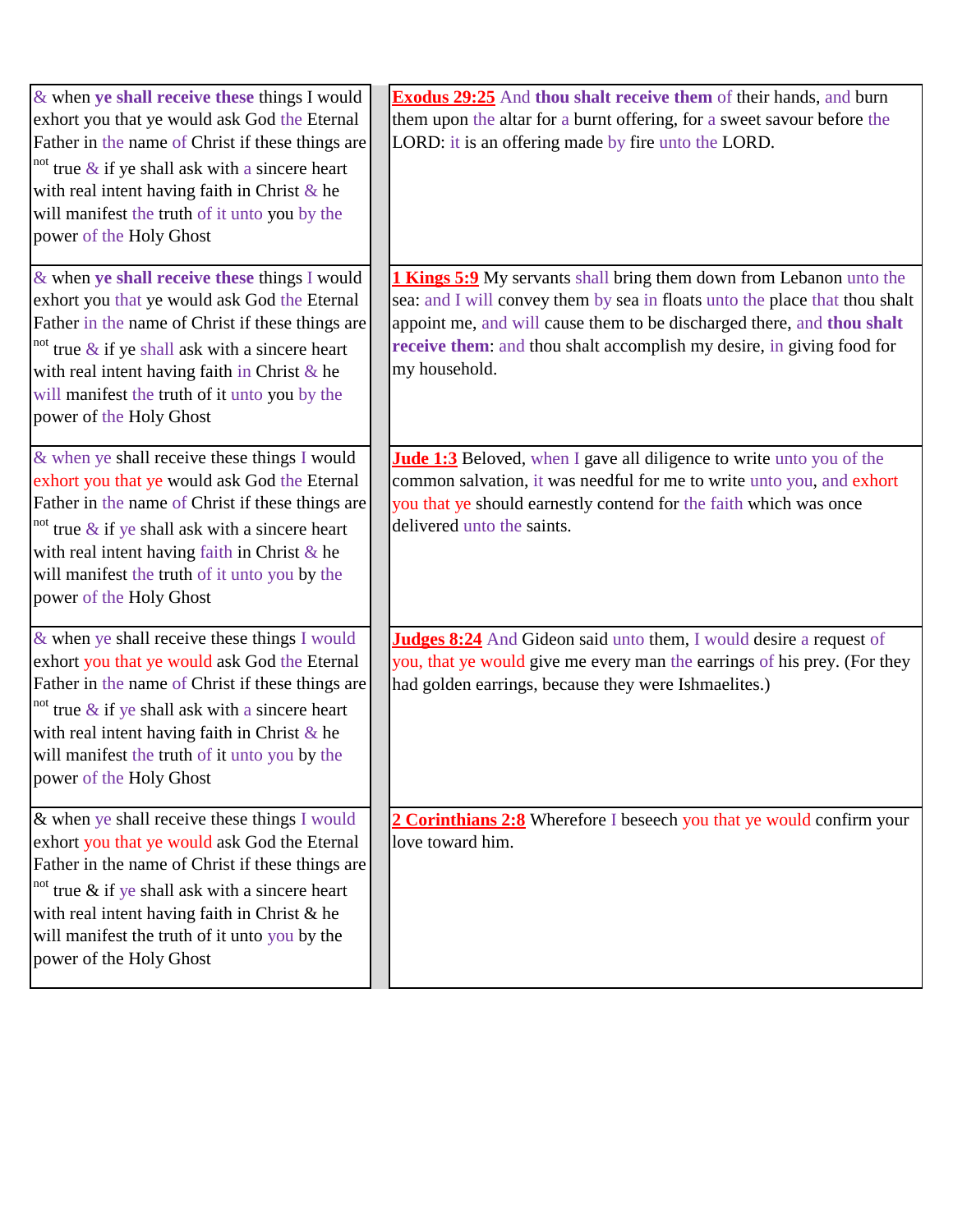| $&$ when ye shall receive these things I would<br>exhort you that ye would ask God the<br>Eternal Father in the name of Christ if these<br>things are <sup>not</sup> true $\&$ if ye shall ask with a<br>sincere heart with real intent having faith in<br>Christ $\&$ he will manifest the truth of it unto<br>you by the power of the Holy Ghost | <b>Ephesians 5:20</b> Giving thanks always for all things unto God and the<br>Father in the name of our Lord Jesus Christ;                                                                                     |
|----------------------------------------------------------------------------------------------------------------------------------------------------------------------------------------------------------------------------------------------------------------------------------------------------------------------------------------------------|----------------------------------------------------------------------------------------------------------------------------------------------------------------------------------------------------------------|
| $\&$ when ye shall receive these things I would<br>exhort you that ye would ask God the Eternal<br>Father in the name of Christ if these things are<br><sup>not</sup> true $\&$ if ye shall ask with a sincere heart<br>with real intent having faith in Christ & he<br>will manifest the truth of it unto you by the<br>power of the Holy Ghost   | 2 Timothy 2:19 Nevertheless the foundation of God standeth sure,<br>having this seal, The Lord knoweth them that are his. And, Let every one<br>that nameth the name of Christ depart from iniquity.           |
| $\&$ when ye shall receive these things I would<br>exhort you that ye would ask God the Eternal<br>Father in the name of Christ if these things are<br><sup>not</sup> true $\&$ if ye shall ask with a sincere heart<br>with real intent having faith in Christ & he<br>will manifest the truth of it unto you by the<br>power of the Holy Ghost   | <b>1 Peter 4:14</b> If ye be reproached for the name of Christ, happy are ye;<br>for the spirit of glory and of God resteth upon you: on their part he is evil<br>spoken of, but on your part he is glorified. |
| & when ye shall receive these things I would<br>exhort you that ye would ask God the Eternal<br>Father in the name of Christ if these things are<br><sup>not</sup> true $\&$ if ye shall ask with a sincere heart<br>with real intent having faith in Christ & he<br>will manifest the truth of it unto you by the<br>power of the Holy Ghost      | Hebrews 3:14 For we are made partakers of Christ, if we hold the<br>beginning of our confidence stedfast unto the end;                                                                                         |
| $\&$ when ye shall receive these things I would<br>exhort you that ye would ask God the Eternal<br>Father in the name of Christ if these things are<br><sup>not</sup> true $\&$ if ye shall ask with a sincere heart<br>with real intent having faith in Christ & he<br>will manifest the truth of it unto you by the<br>power of the Holy Ghost   | 2 Peter 1:8 For if these things be in you, and abound, they make you that<br>ye shall neither be barren nor unfruitful in the knowledge of our Lord<br>Jesus Christ.                                           |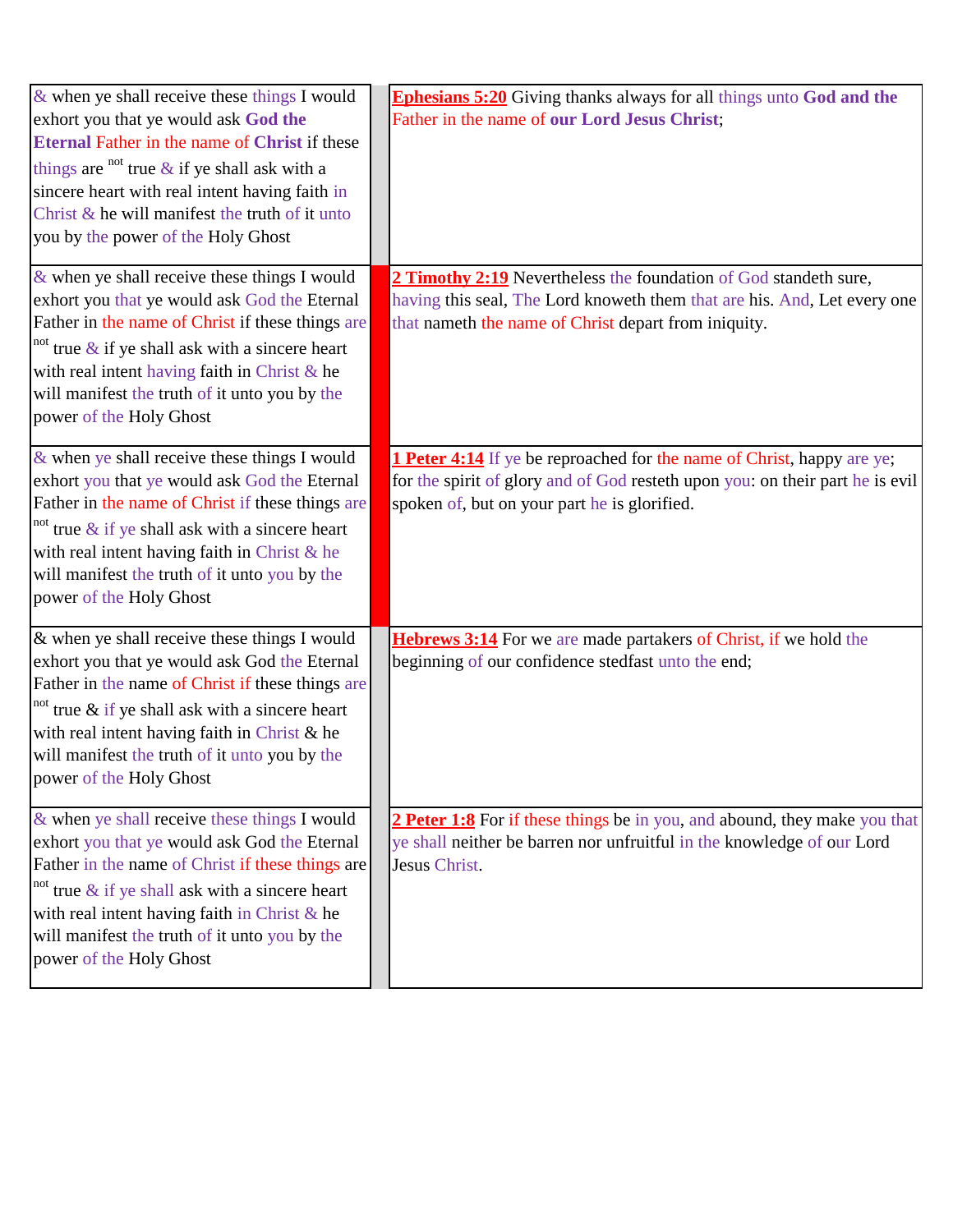| & when ye shall receive these things I would<br>exhort you that ye would ask God the Eternal<br>Father in the name of Christ if these things<br>are not true $\&$ if ye shall ask with a sincere<br>heart with real intent having faith in Christ $\&$<br>he will manifest the truth of it unto you by the<br>power of the Holy Ghost    | 2 Maccabees 3:9 And when he was come to Jerusalem, and had been<br>courteously received of the high priest of the city, he told him what<br>intelligence was given of the money, and declared wherefore he came,<br>and asked if these things were so indeed.   |
|------------------------------------------------------------------------------------------------------------------------------------------------------------------------------------------------------------------------------------------------------------------------------------------------------------------------------------------|-----------------------------------------------------------------------------------------------------------------------------------------------------------------------------------------------------------------------------------------------------------------|
| $\&$ when ye shall receive these things I would<br>exhort you that ye would ask God the Eternal<br>Father in the name of Christ if these things<br>are not true $\&$ if ye shall ask with a sincere<br>heart with real intent having faith in Christ $\&$<br>he will manifest the truth of it unto you by the<br>power of the Holy Ghost | 1 Samuel 26:16 This thing is not good that thou hast done. As the<br>LORD liveth, ye are worthy to die, because ye have not kept your<br>master, the LORD'S anointed. And now see where the king's spear is,<br>and the cruse of water that was at his bolster. |
| & when ye shall receive these things I would<br>exhort you that ye would ask God the Eternal<br>Father in the name of Christ if these things<br>are $int$ true $\&$ if ye shall ask with a sincere<br>heart with real intent having faith in Christ &<br>he will manifest the truth of it unto you by the<br>power of the Holy Ghost     | Acts 26:26 For the king knoweth of these things, before whom also I<br>speak freely: for I am persuaded that none of these things are hidden<br>from him; for this thing was not done in a corner.                                                              |
| $\&$ when ye shall receive these things I would<br>exhort you that ye would ask God the Eternal<br>Father in the name of Christ if these things<br>are not true $\&$ if ye shall ask with a sincere<br>heart with real intent having faith in Christ &<br>he will manifest the truth of it unto you by the<br>power of the Holy Ghost    | <b>John 5:31</b> If I bear witness of myself, my witness is not true.                                                                                                                                                                                           |
| $\&$ when ye shall receive these things I would<br>exhort you that ye would ask God the Eternal<br>Father in the name of Christ if these things<br>are $int$ true $\&$ if ye shall ask with a sincere<br>heart with real intent having faith in Christ &<br>he will manifest the truth of it unto you by the<br>power of the Holy Ghost  | <b>John 8:13</b> The Pharisees therefore said unto him, Thou bearest record of<br>thyself; thy record is not true.                                                                                                                                              |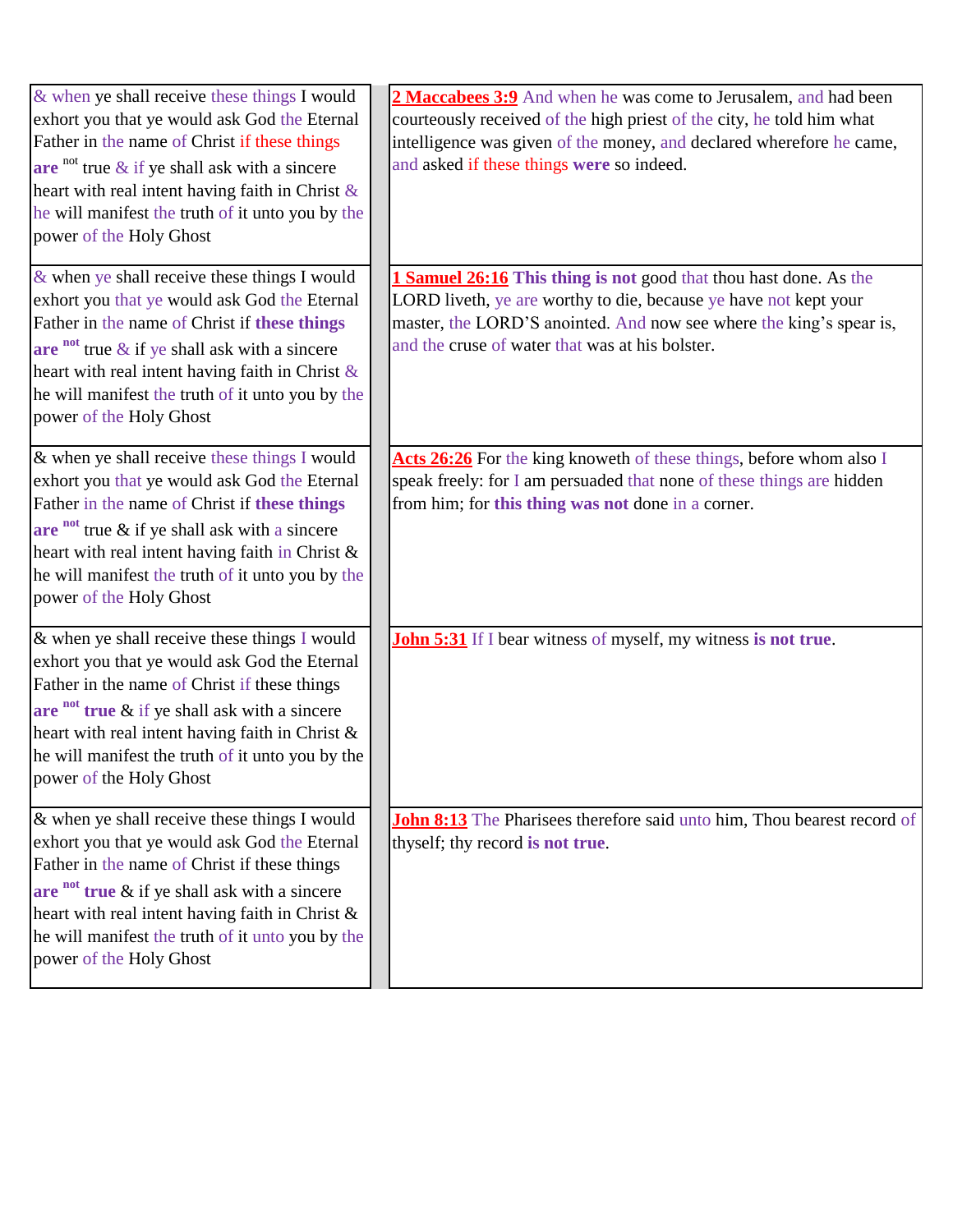| & when ye shall receive these things I would<br>exhort you that ye would ask God the Eternal<br>Father in the name of Christ if these things<br>are $\alpha$ <sup>not</sup> true & if ye shall ask with a sincere<br>heart with real intent having faith in Christ &<br>he will manifest the truth of it unto you by the<br>power of the Holy Ghost | John 14:14 If ye shall ask any thing in my name, I will do it.                                                                                                                                                                   |
|-----------------------------------------------------------------------------------------------------------------------------------------------------------------------------------------------------------------------------------------------------------------------------------------------------------------------------------------------------|----------------------------------------------------------------------------------------------------------------------------------------------------------------------------------------------------------------------------------|
| $\&$ when ye shall receive these things I would<br>exhort you that ye would ask God the Eternal<br>Father in the name of Christ if these things are<br><sup>not</sup> true $\&$ if ye shall ask with a sincere heart<br>with real intent having faith in Christ $\&$ he<br>will manifest the truth of it unto you by the<br>power of the Holy Ghost | Mark 11:22 And Jesus answering saith unto them, Have faith in God.                                                                                                                                                               |
| $\&$ when ye shall receive these things I would<br>exhort you that ye would ask God the Eternal<br>Father in the name of Christ if these things are<br>$\frac{1}{2}$ and true & if ye shall ask with a sincere heart<br>with real intent having faith in Christ & he<br>will manifest the truth of it unto you by the<br>power of the Holy Ghost    | Revelation 11:15 And the seventh angel sounded; and there were great<br>voices in heaven, saying, The kingdoms of this world are become the<br>kingdoms of our Lord, and of his Christ; and he shall reign for ever and<br>ever. |
| And when ye shall receive these things, I<br>would exhort you that ye would ask God, the<br>Eternal Father, in the name of Christ, if these<br>things are not true; and if ye shall ask with a<br>sincere heart, with real intent, having faith in<br>Christ, he will manifest the truth of it unto<br>you, by the power of the Holy Ghost.         | 2 Corinthians 5:17 Therefore if any man be in Christ, he is a new<br>creature: old things are passed away; behold, all things are become new.                                                                                    |
| And when ye shall receive these things, I<br>would exhort you that ye would ask God, the<br>Eternal Father, in the name of Christ, if these<br>things are not true; and if ye shall ask with a<br>sincere heart, with real intent, having faith in<br>Christ, he will manifest the truth of it unto<br>you, by the power of the Holy Ghost.         | <b>John 9:22</b> These words spake his parents, because they feared the Jews:<br>for the Jews had agreed already, that if any man did confess that he was<br>Christ, he should be put out of the synagogue.                      |